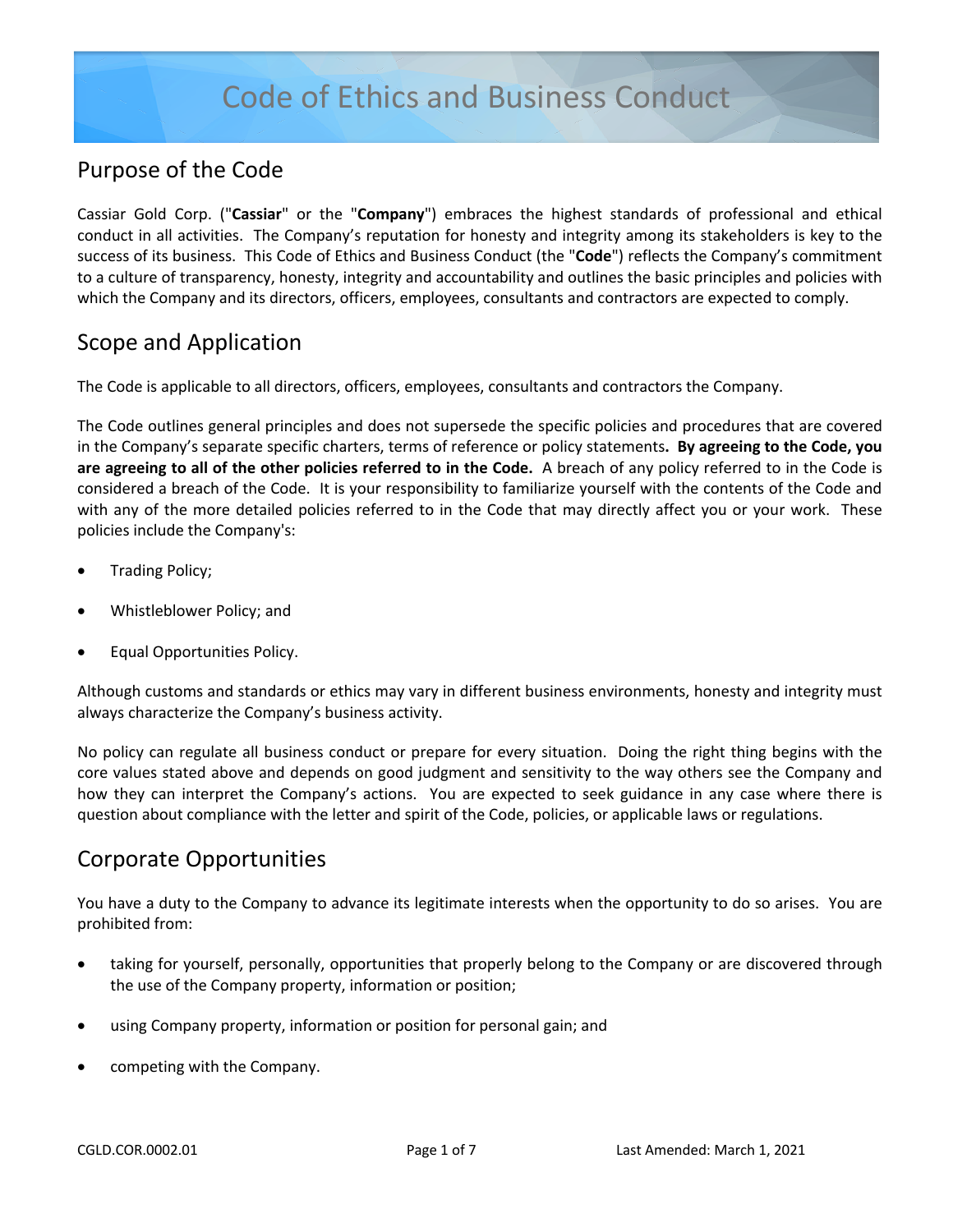#### Conflicts of Interest

You must be scrupulous in avoiding situations where personal interest could conflict with, or even appear to conflict with, the interests of the Company. A conflict of interest may arise when you take actions or have interests that may make it difficult to perform your professional obligations objectively and effectively, or when you otherwise take action that is inconsistent with the interests of the Company for your direct or indirect benefit or for the direct or indirect benefit of a third party. A conflict of interest may also arise when you, or a member of your family, receive improper personal benefits as a result of your position in the Company, whether received from the Company or a third party. Loans or guarantees are likely to amount to conflicts of interest as are transactions of any kind between the Company and any other entity in which you have a material interest.

Conflicts of interest are prohibited as a matter of corporate policy, except as specifically approved by the Chief Executive Officer (the "**CEO**") and except in accordance with applicable laws and regulations. Conflicts of interest may not always be clear-cut, so if you have a question, you should consult with your supervisor or the CEO.

If you become aware of a conflict or a potential conflict, you must bring it to the attention of your supervisor or the CEO.

#### Compliance with Laws, Rules and Regulations

The Company must respect and comply with the letter and spirit of all laws, rules and regulations of any jurisdiction in which the Company does business. This includes applicable competition legislation, the purpose of which is to maintain and encourage competition and prohibit certain behaviour.

The CEO and Chief Financial Officer ("**CFO**") are expected to ensure compliance with the letter and spirit of all applicable laws and governmental rules and regulations. The CEO and CFO will be responsible for establishing and maintaining procedures to:

- educate personnel about applicable laws and governmental rules and regulations;
- monitor compliance with applicable laws and governmental rules and regulations; and
- identify and report any possible violations of applicable laws and governmental rules and regulations to the Audit Committee and correct in a timely and effective manner any violations of applicable laws or governmental rules and regulations.

The Company's policy is to comply with all applicable financial reporting and accounting regulations. If you have concerns or complaints regarding questionable accounting or auditing matters or identify a possible violation of applicable law or regulation, then you are required to report such possible violation in accordance with the Whistleblower Policy.

#### Health, Safety and Environment

The Company is committed to protecting the health and safety of all individuals affected by its operations, as well as the communities in which we live and operate. You must respect and comply with applicable health, safety and environment laws, rules and regulations, and require the same of contractors.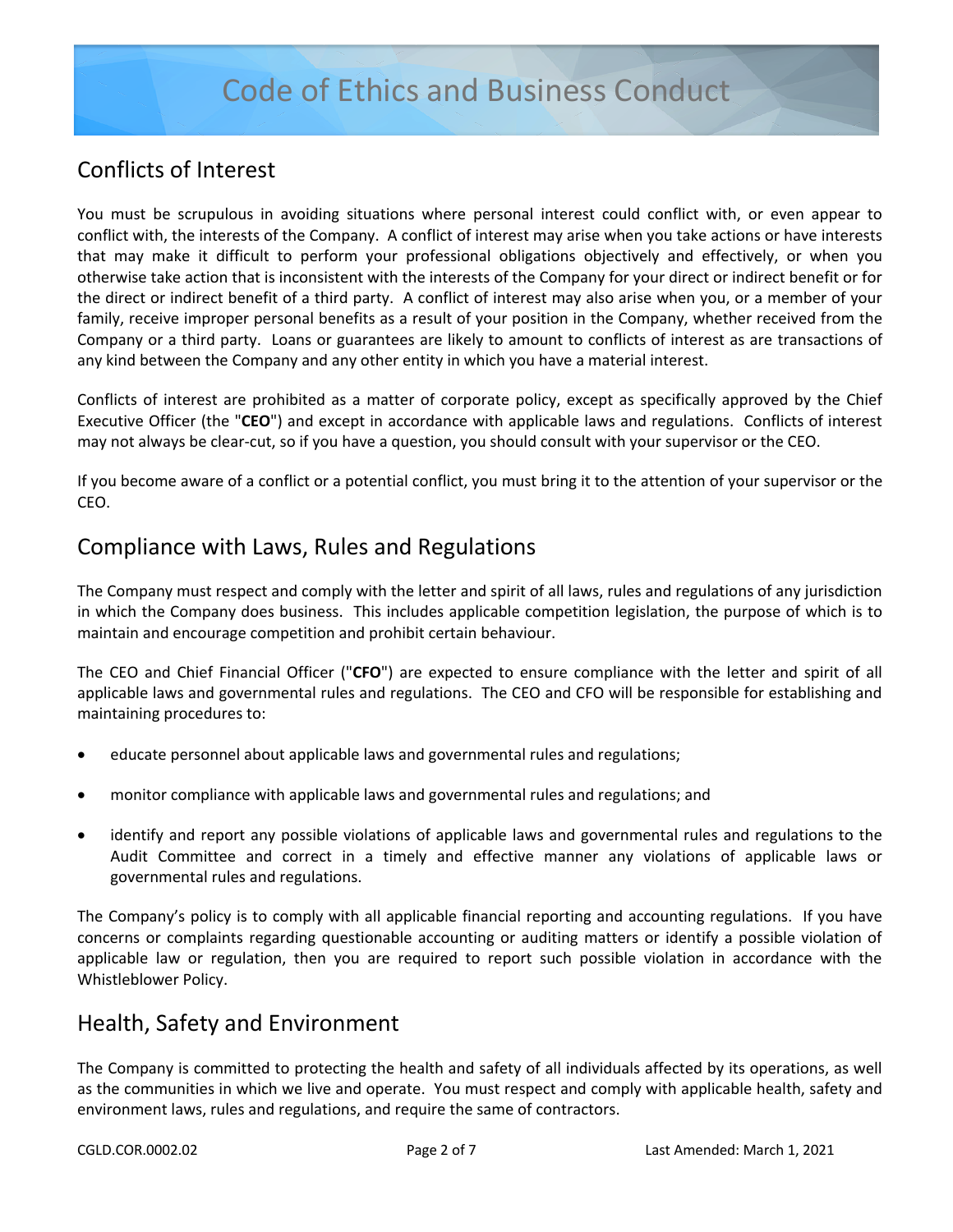### Discrimination and Harassment

The Company:

- values diversity and is committed to providing equal opportunity in all aspects of employment;
- respects the rights, culture and dignity of all individuals; and
- acts equitably and justly and will not tolerate any form of discrimination or harassment directed at any individual or group.

Abusive, harassing or offensive conduct is unacceptable, whether verbal, physical or visual. You are encouraged to speak out when a co-worker's or a colleague's conduct makes you uncomfortable, and to report harassment in accordance with this Code.

#### Privacy of Personal Information

Personal information that is collected and used by the Company will be protected from unreasonable use or disclosure. You are responsible for the protection and safekeeping of personal information in your possession.

#### Confidentiality

Confidential information includes all non-public information that might be of use to competitors or harmful to the Company if disclosed. It also includes information that suppliers and business partners have entrusted to the Company. You are obliged to maintain the confidentiality of the confidential information when it is entrusted to you, except when disclosure is authorized and required by applicable law, regulation or legal proceedings. If you believe you have a legal obligation to disclose confidential information, you should consult your supervisor or the CEO.

#### Illegal Insider Trading

Illegal insider trading is unethical and illegal. You are not allowed to trade in securities of a corporation while in possession of material non-public information regarding that corporation. It is also illegal to tip or pass on inside information to any other person who might make an investment decision based on that information or pass the information on further. The Insider Trading Policy outlines your obligations in respect of trading in the Company's securities.

#### Equitable Dealing

You must deal equitably with others. You must not take unfair advantage of anyone through illegal conduct, manipulation, concealment, abuse of privileged information, misrepresentation of material facts or any other inequitable practices.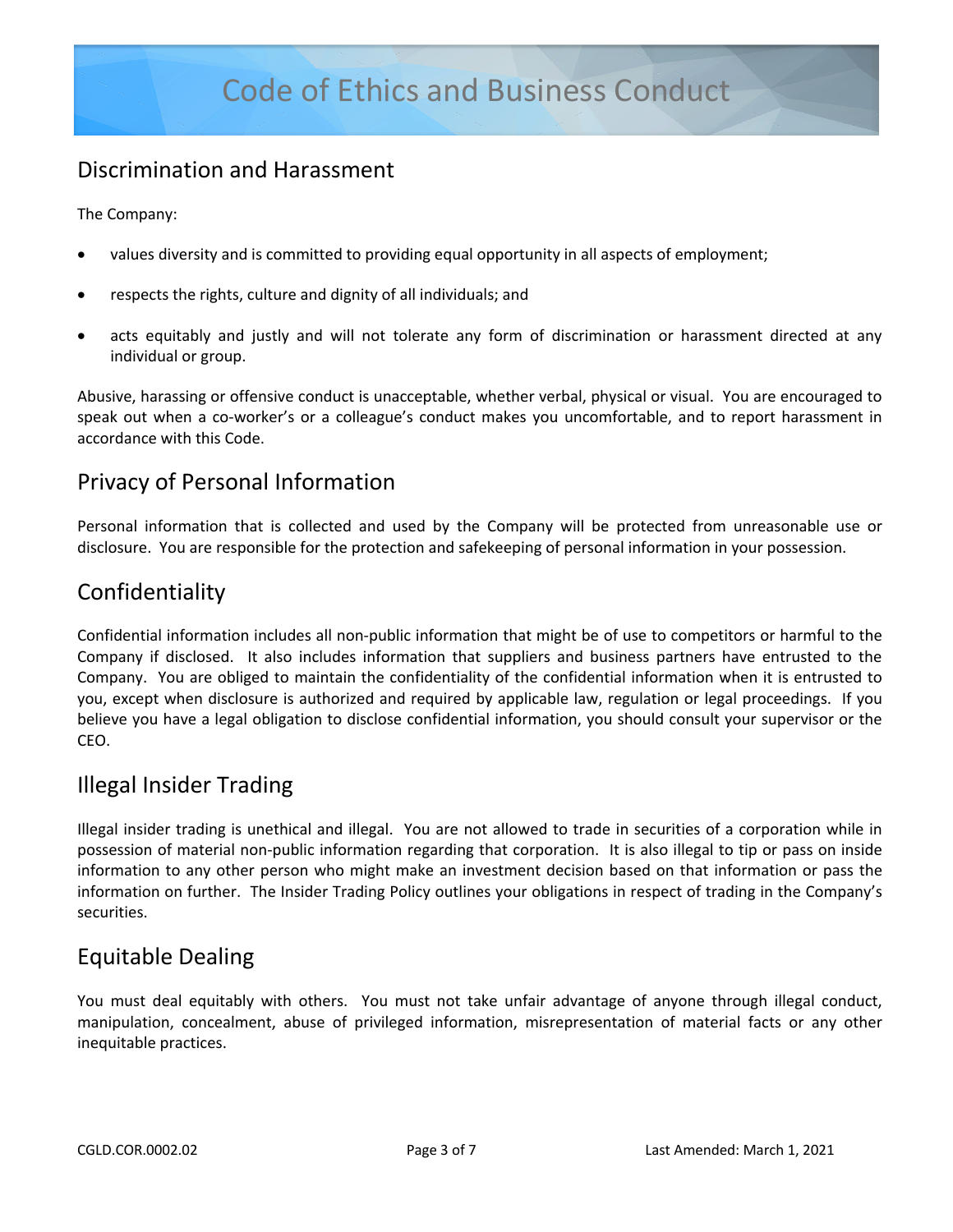#### Protection and Proper Use of the Company's Assets

You must endeavour to protect the Company's assets and ensure their efficient use. The Company's assets, such as funds, products or computers, may only be used for legitimate business purposes or other purposes approved by management. The Company's assets may never be used for illegal purposes.

Theft, carelessness and waste have a direct impact on the Company's profitability. Any suspected incidents of fraud or theft should be immediately reported in accordance with the Whistleblower Policy.

The obligation to protect the Company's assets includes proprietary information. Proprietary information includes any information that is not generally known to the public and would be helpful to the Company's competitors. Examples of proprietary information are intellectual property, technical data, drill results, core samples, operating budgets, agreements, business plans and personnel information. The obligation to preserve proprietary information continues even after you leave the Company.

#### Gifts and Entertainment

Business gifts and entertainment are customary courtesies designed to build goodwill among business partners. These courtesies include such things as meals and beverages, tickets to sporting or cultural events, discounts not available to the general public, travel, accommodation and other merchandise or services. However, a problem may arise when such courtesies compromise, or appear to compromise, your ability to make objective and fair business decisions.

Offering or receiving any gift, gratuity or entertainment that might be perceived to unfairly influence a business relationship is to be avoided. These guidelines apply at all times, and do not change during traditional gift-giving seasons.

The value of such gifts should be nominal, both with respect to frequency and amount. Any gift valued in excess of \$500 or any gift that is repeated more than twice from one source should not be accepted without approval of a supervisor.

Business entertainment should be moderately scaled and intended only to facilitate business goals. If, for example, tickets to a sporting or cultural event are offered, then the person offering the tickets should plan to attend the event as well. If you are having difficulty determining whether a specific gift or entertainment item lies within the bounds of acceptable business practice, ask yourself these guiding questions and check with your supervisor:

- It is legal?
- It is clearly business related?
- It is moderate, reasonable, and in good taste?
- Would public disclosure embarrass the Company?
- Is there any pressure to reciprocate or grant special favours?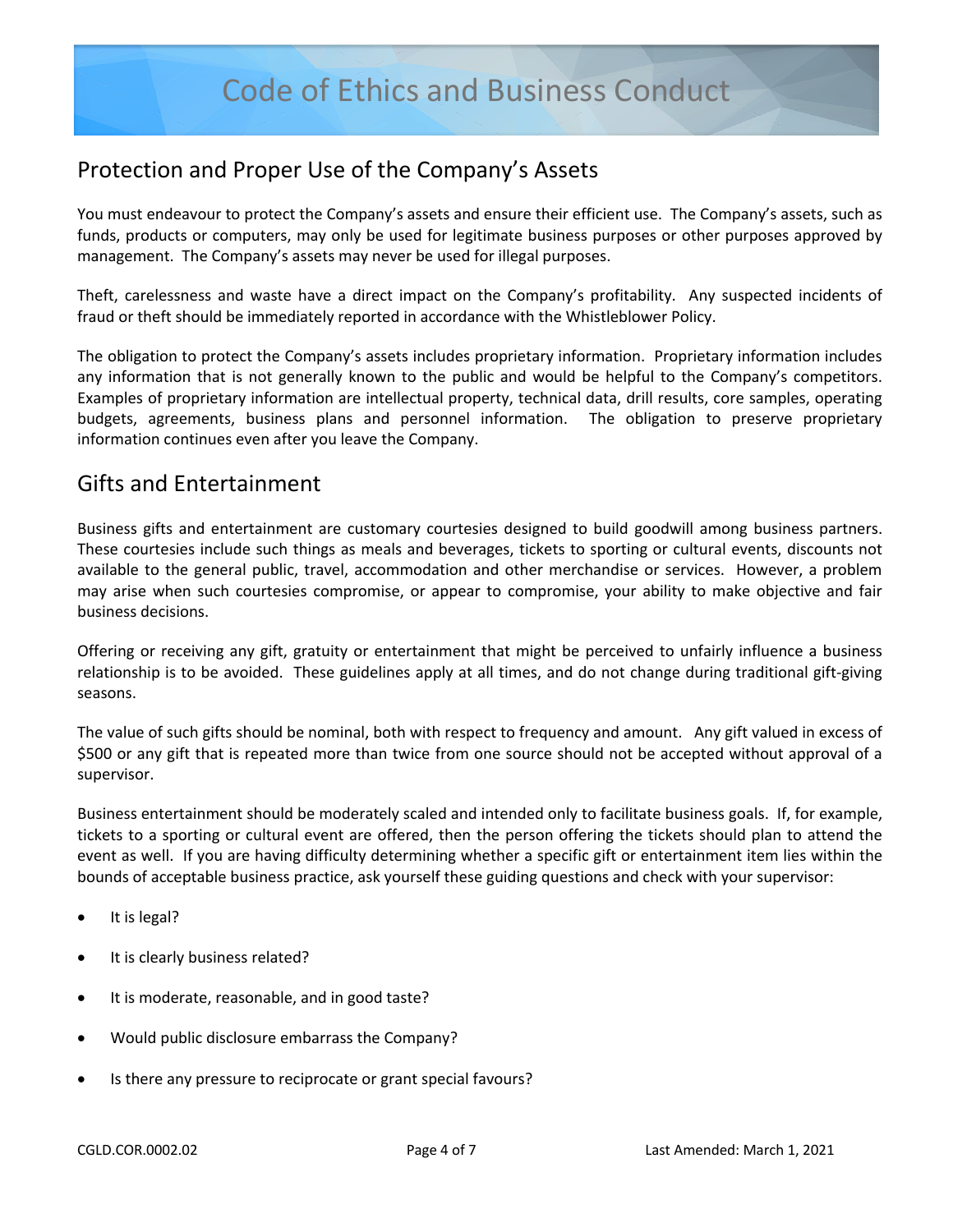#### Use of Information Technology

The Company's information technologies are to be used for business purposes only unless otherwise expressly authorized by management. Incidental and occasional personal use is permitted, but never for personal gain or any improper purpose. You may not access, send or download information that could be insulting or offensive to another person, such as sexually explicit messages, cartoons, jokes, unwelcome propositions, ethnic or racial slurs, or any other message that could be viewed as harassment.

Inappropriate use of information technologies exposes the Company to risks including virus attacks, compromise of network systems and services, and legal issues. You must not engage in any activity that is illegal under law or regulation while utilizing Company resources.

Your messages (including email and voice mail) and computer information are considered Company property and you should not have any expectation of privacy. Do not access or send messages or store any information that you would not want to be seen or heard by others or that would embarrass the Company if disclosed publically.

#### Political Activities and Contributions

The Company respects and supports your right to participate in political activities. However, these activities should not be conducted on Company time or involve the use of any Company resources such as telephones, computers or supplies. Directors, officers, employees and consultants will not be reimbursed for personal political contributions.

The Company may occasionally express its views on local and national issues that affect its operations. In such cases, Company funds and resources may be used in support of these efforts, but only when permitted by law and by Company guidelines. The Company may also make limited contributions to political parties or candidates in jurisdictions where it is legal and in the best interests of the Company to do so. Political contributions on behalf of the Company require the prior approval of the Chairman of the Board.

## Accuracy of Records and Reporting

Full, fair, accurate, timely and understandable disclosure in reports or other documents the Company files with or submits to securities regulators and in other public communications is critical to the Company's ability to make responsible business decisions, to comply with obligations under applicable securities law and regulation, and to meet the expectations of the Company's stakeholders.

The Company's accounting records are relied upon to produce reports for the Company's board of directors, management, shareholders, creditors, governmental agencies and others. The Company's financial statements and the books and records on which they are based must accurately reflect all Company transactions and conform to all legal and accounting requirements and the Company's system of internal controls.

The CEO and the CFO with the assistance of appropriate committees of the Board, are responsible for establishing and managing the Company's financial reporting systems in an effort to ensure that:

- all business transactions are properly authorized;
- all records fairly and accurately reflect the transactions or occurrences to which they relate;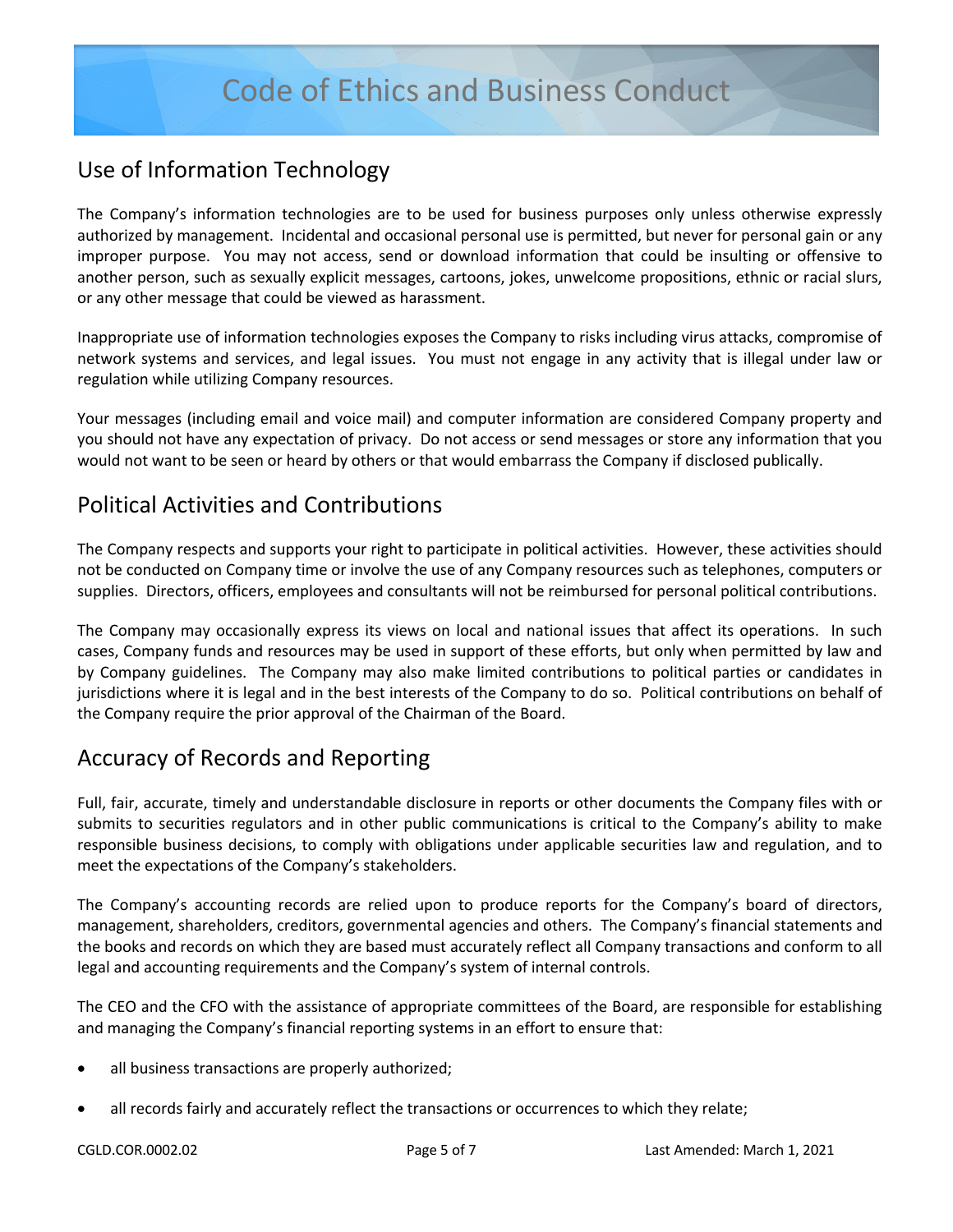## Code of Ethics and Business Conduct

- all records fairly and accurately reflect in reasonable detail the Company's assets, liabilities, revenues and expenses; and
- no information is concealed from the independent auditors, the board of directors or its committees.

The Company has a responsibility to ensure that:

- the Company's accounting records do not contain any false or intentionally misleading entries;
- no transactions are intentionally misclassified as to accounts, department or accounting periods; and
- all transactions are supported by accurate documentation, reasonable detail and recorded in the proper account and in the proper accounting period.

You are prohibited from taking any action to fraudulently influence, coerce, manipulate, or mislead any independent public or certified accountant engaged in the performance of an audit of the financial statements of the Company for the purpose of rendering such financial statements misleading.

You are to exercise the highest standard of care in preparing reports, documents and other public communications, or in ensuring that such reports, documents and other public communications are prepared, in accordance with guidelines set forth below.

Compliance with international financial reporting standards ("**IFRS**") is required at all times. However, technical compliance with IFRS may not be sufficient and, to the extent that technical compliance with IFRS would render financial information that the Company reports misleading, additional disclosure will be required.

Compliance with the Company's system of internal accounting controls is required at all times, and no actions designed to circumvent such controls and procedures will be tolerated.

Compliance with the Company's disclosure controls and procedures is required at all times, and no action designed to circumvent such controls and procedures will be tolerated.

#### Compliance with the Code

Compliance with this Code is a condition of your employment. Code violations may result in severe consequences, which could include civil and criminal penalties and internal disciplinary action up to and including dismissal for cause or termination of contract.

The Code cannot, and is not intended to, address all of the situations you may encounter. There will be occasions where you are confronted by circumstances not covered by policy or procedure and where you must make a judgment as to the appropriate course of action. In those circumstances, we encourage you to use your good judgement, common sense and to contact your supervisor, the CEO or use the procedures outlined in other policies, including the Whistleblower Policy.